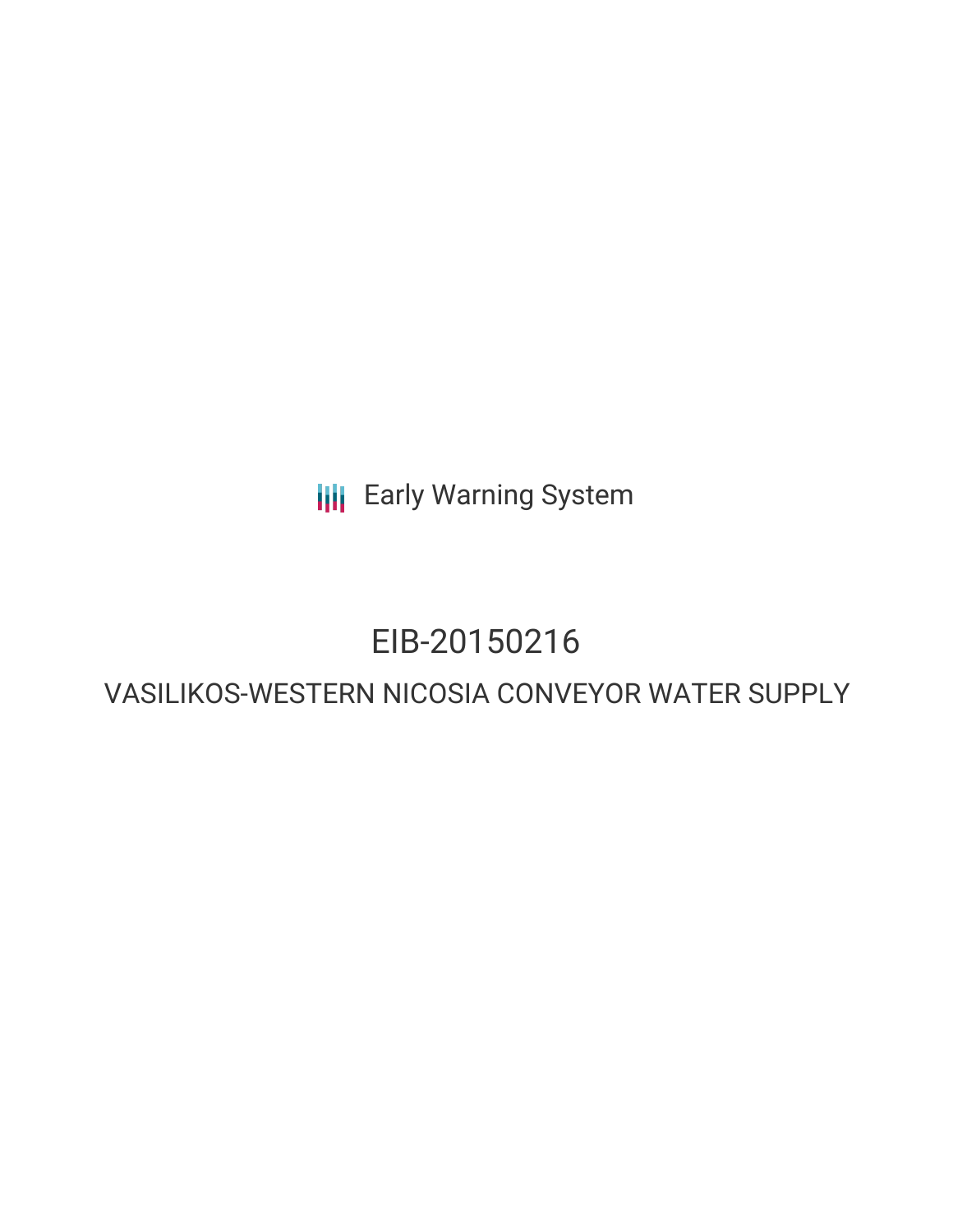

#### **Quick Facts**

| <b>Countries</b>               | Cyprus                             |
|--------------------------------|------------------------------------|
| <b>Specific Location</b>       | Nicosia                            |
| <b>Financial Institutions</b>  | European Investment Bank (EIB)     |
| <b>Status</b>                  | Approved                           |
| <b>Bank Risk Rating</b>        | U                                  |
| <b>Voting Date</b>             | 2016-10-28                         |
| <b>Borrower</b>                | Republic of Cyprus                 |
| <b>Sectors</b>                 | Construction, Water and Sanitation |
| <b>Investment Amount (USD)</b> | $$43.70$ million                   |
| <b>Project Cost (USD)</b>      | $$61.22$ million                   |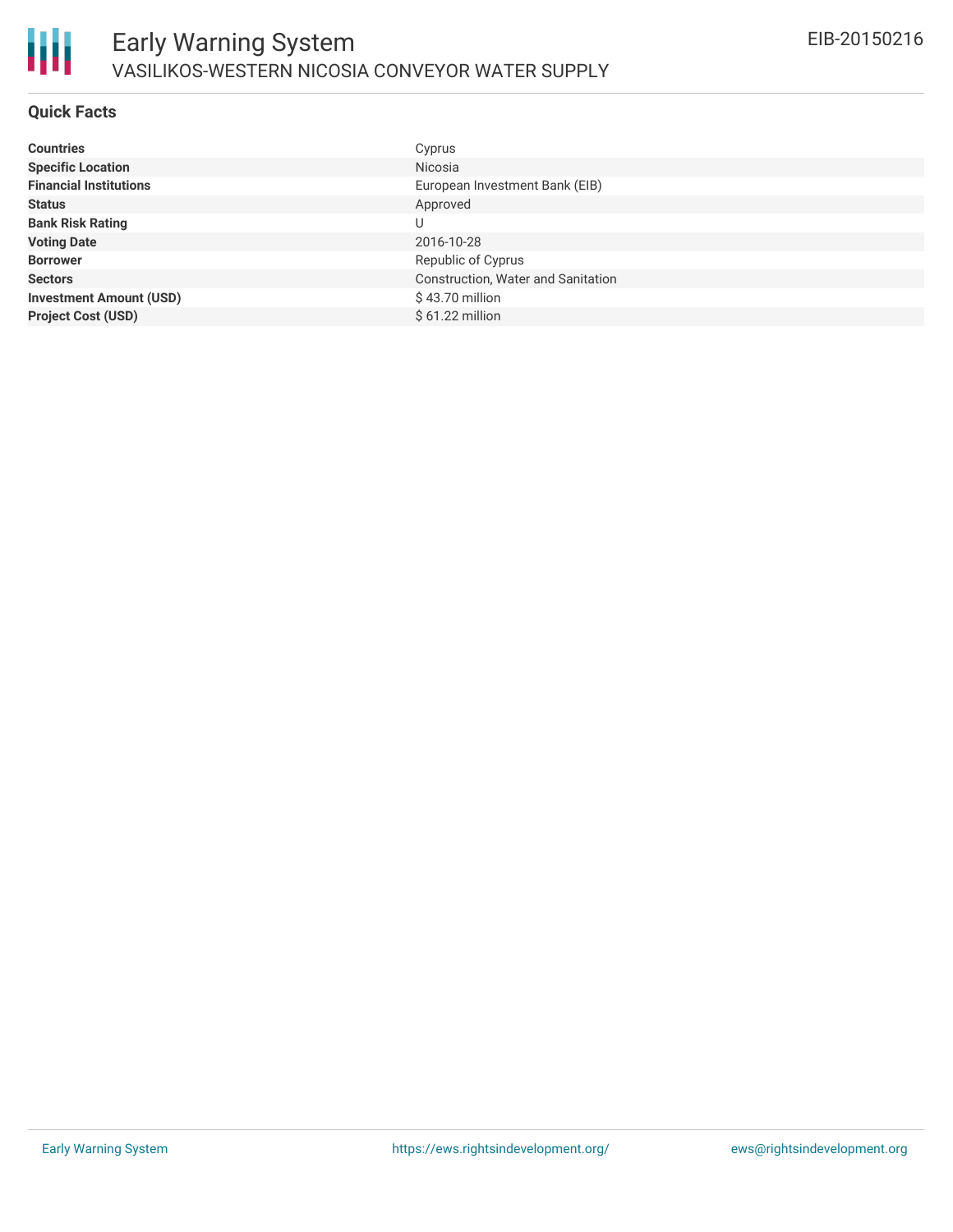

## **Project Description**

This project finances improvements to the water supply of the city of Nicosia, and communities in the western province of Nicosia. Improvements include a pipeline, several pumping stations, water storage facilities and other necessary supporting infrastructure for the conveyance of 60,000 m3 per day of water from the Vasilikos desalination plant near Limassol to the Nicosia service area.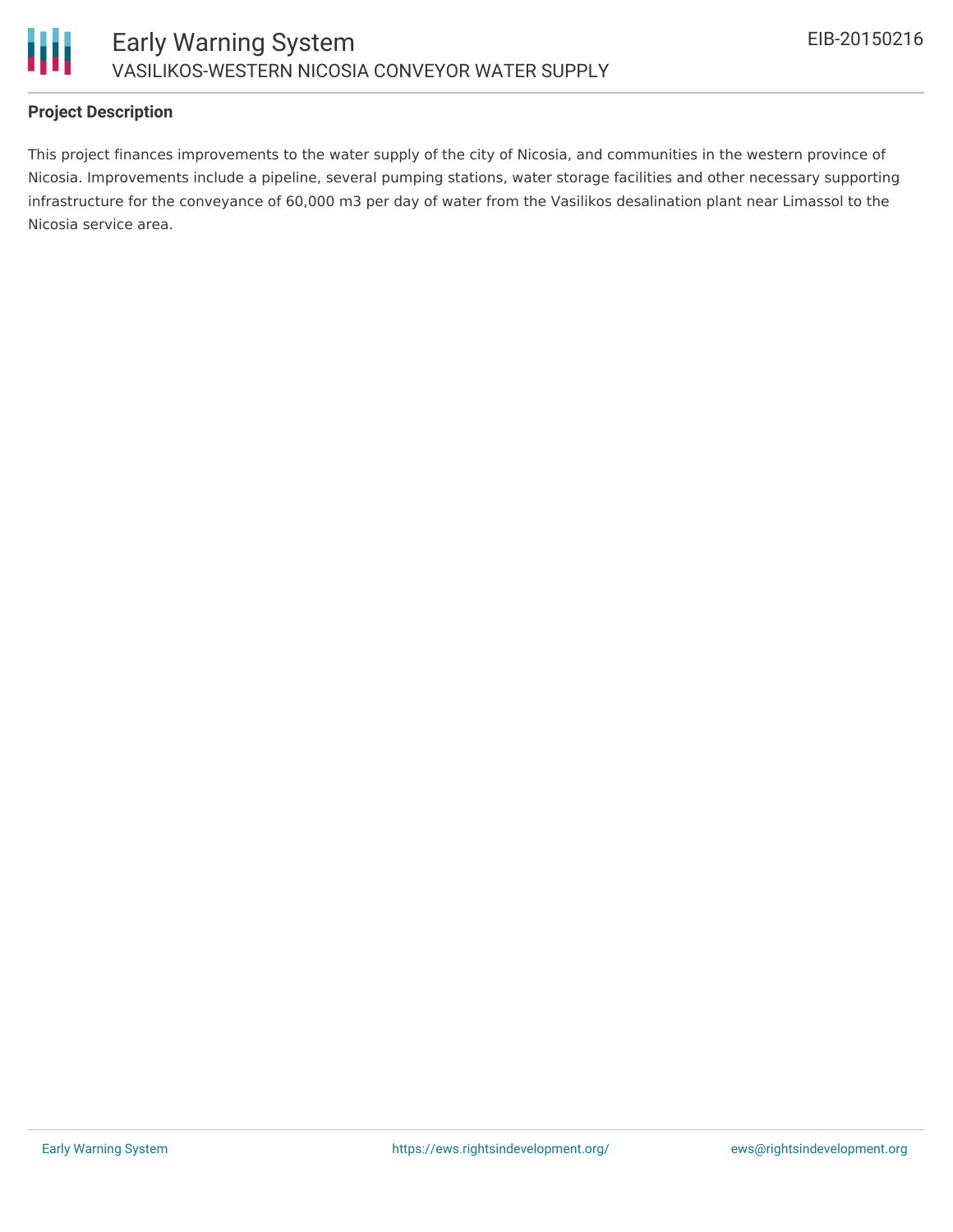

### **Investment Description**

European Investment Bank (EIB)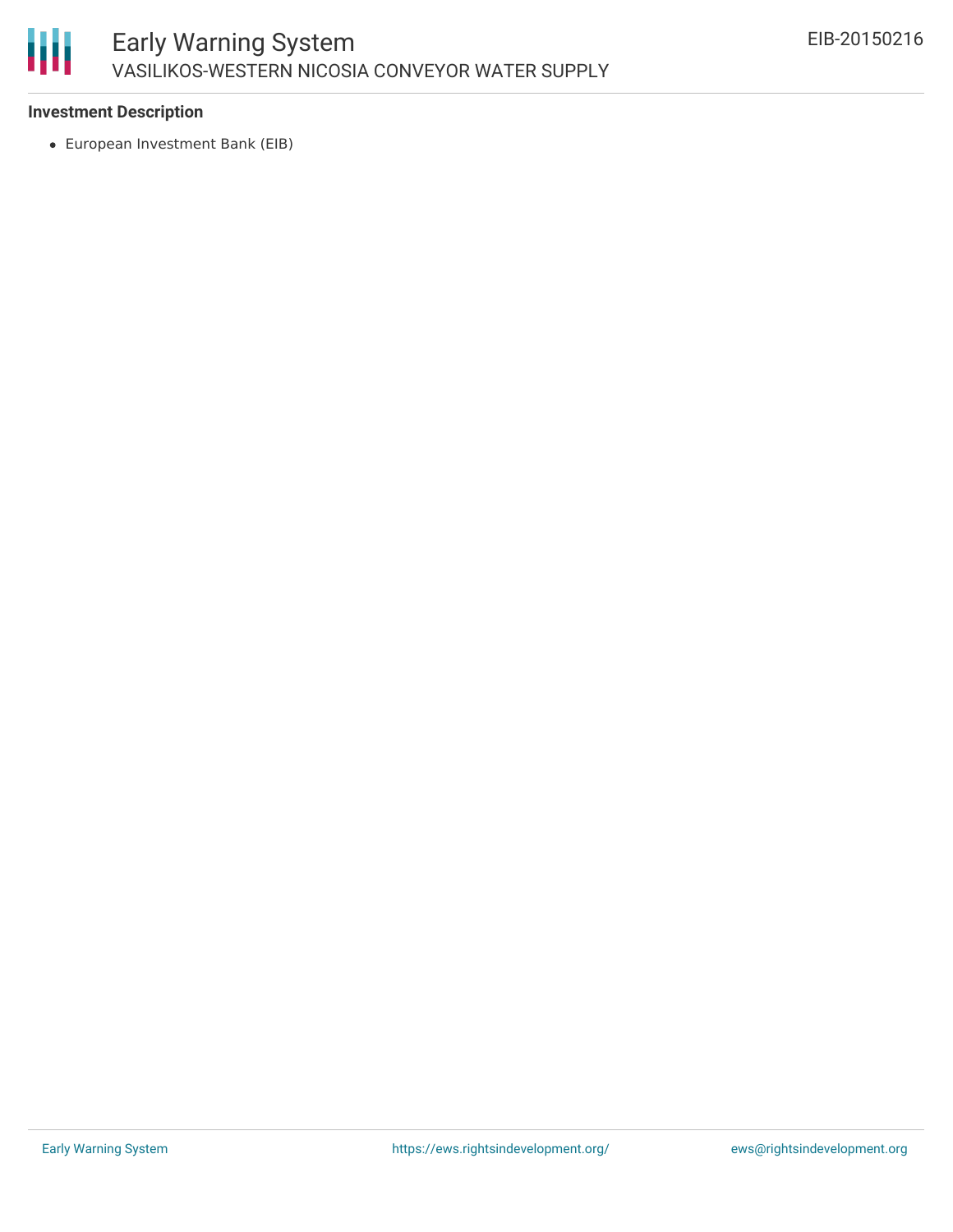

### **Contact Information**

\*No contacts available\*

#### ACCOUNTABILITY MECHANISM OF EIB

The EIB Complaints Mechanism is designed to facilitate and handle complaints against the EIB by individuals, organizations or corporations affected by EIB activities. When exercising the right to lodge a complaint against the EIB, any member of the public has access to a two-tier procedure, one internal – the Complaints Mechanism Office - and one external – the European Ombudsman. A complaint can be lodged via a written communication addressed to the Secretary General of the EIB, via email to the dedicated email address complaints@eib.org, by completing the online complaint form available at the following address: http://www.eib.org/complaints/form, via fax or delivered directly to the EIB Complaints Mechanism Division, any EIB local representation office or any EIB staff. For further details, check:

http://www.eib.org/attachments/strategies/complaints\_mechanism\_policy\_en.pdf

When dissatisfied with a complaint to the EIB Complaints Mechanism, citizens can then turn towards the European Ombudsman. A memorandum of Understanding has been signed between the EIB and the European Ombudsman establishes that citizens (even outside of the EU if the Ombudsman finds their complaint justified) can turn towards the Ombudsman on issues related to 'maladministration' by the EIB. Note that before going to the Ombudsman, an attempt must be made to resolve the case by contacting the EIB. In addition, the complaint must be made within two years of the date when the facts on which your complaint is based became known to you. You can write to the Ombudsman in any of the languages of the European Union. Additional details, including filing requirements and complaint forms, are available at: http://www.ombudsman.europa.eu/atyourservice/interactiveguide.faces